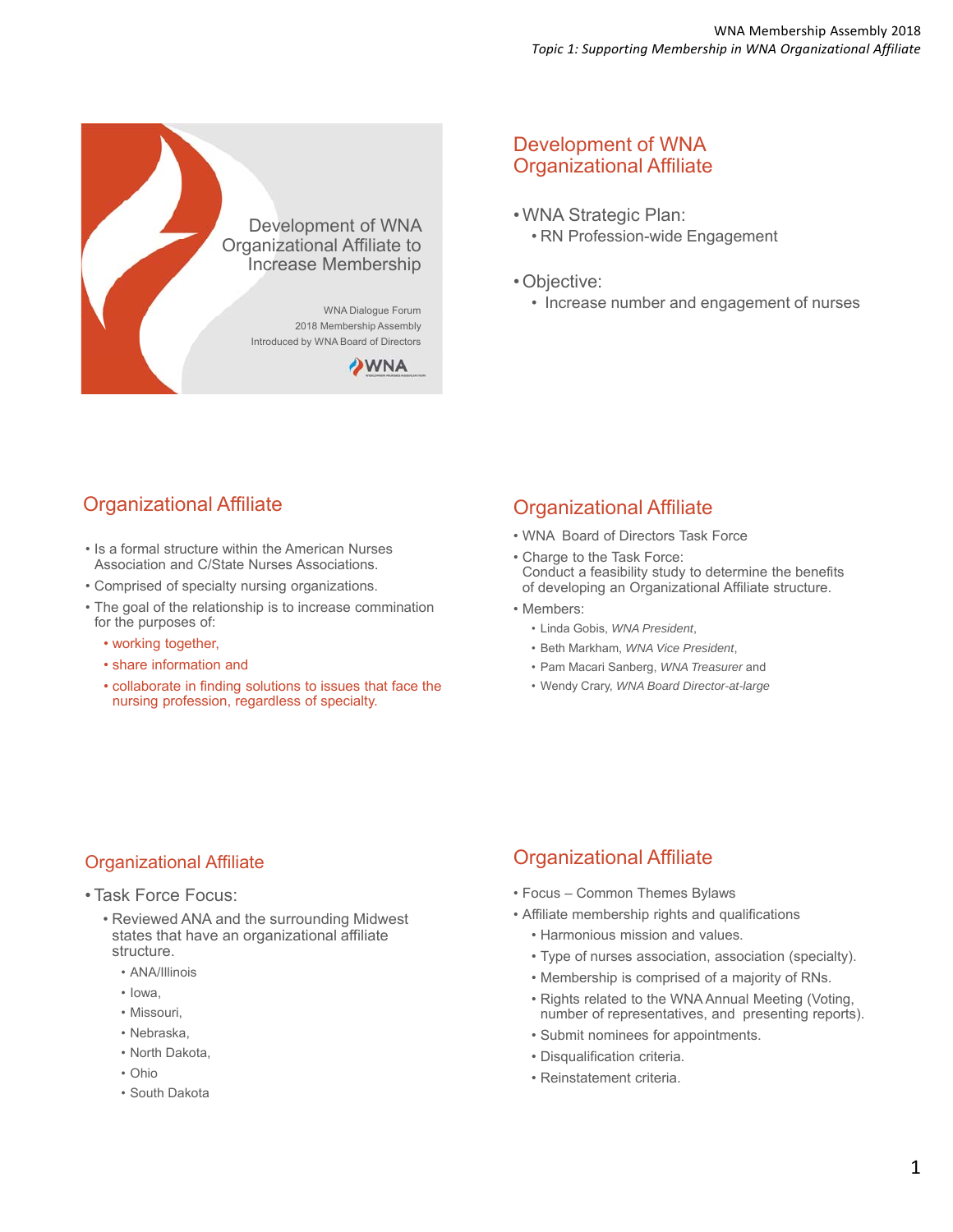# Organizational Affiliate

- Background Wisconsin Nursing Coalition Purpose
	- An organized means of disseminating information through a common network among nursing organizations.
	- A forum for exchanging information and ideas that is of concern to Wisconsin nurses.
	- To present its position concerning selected issues and ideas about nursing and nurses in public and private forums (e.g., organizational correspondence, newspapers, electronic media, public hearings).
	- To be a common voice for nurses in Wisconsin.

### Organizational Affiliate

- WNA has served as the lead association for the meetings of the Wisconsin Nursing Coalition (WNC) since 1972.
- Membership has gradually declined from 25 to 8.
- Recent WNC meetings are reviewing purpose and value of meetings.
- WNC is exploring an Alliance concept.
- WNA has canceled WNC meetings while exploring Organizational Affiliate structure

# Organizational Affiliate

- WNA Task Force Findings
	- There is value in meeting with other specialty nursing associations that includes collaboration, communication and the voice of professional nursing is enhanced.
	- There is value for WNA
		- Increase revenue through membership fees.
		- Increase in WNA membership.
		- WNA assumes the leadership role and responsibilities.
		- Access to expertise of specialty nursing associations

### Organizational Affiliate

- Task Force Recommendations adopted by WNA Board of Directors
	- Approve amending WNA Bylaws that calls for the development of an additional membership structure, Organizational Affiliate.
	- Forward proposed amendments to WNA Bylaw Committee for consideration to be voted on at the 2018 WNA Annual Membership Meeting.
	- Request WNA members to provide input on the benefits that should be offered to the Organizational Affiliate members using the 2018 WNA Membership Assembly Dialogue Forum.

#### Proposed Bylaws – Organizational Affiliate

Insert a new ARTICLE III –ORGANIZATIONAL AFFILIATES

Section 1. An organizational affiliate of WNA is an association that:

- A. Is a nursing or health related organization that has a mission and purpose harmonious with WNA, has a governing body composed of a majority of registered nurses, and who meets criteria established by the WNA Board of Directors;
- B. Has been granted organizational affiliate status by the WNA Board of Directors; and
- C. Has paid an annual organizational affiliation fee to WNA.

#### Proposed Bylaws – Organizational Affiliate

#### Section 2. Rights

- A. Each organizational affiliate shall be entitled to:
	- 1. One representative vote on WNA Annual Membership Meeting action items providing:
		- a. Representative is a Registered Nurse
		- b. Votes on non-governance related items.
		- c. This does not prohibit voting on governance related items if the representative is a WNA member**.**
	- 2. Submit Annual Report or make reports or presentations to the WNA Annual Membership Meeting within its area of expertise; and
	- 3. Submit the names of representatives qualified for appointment to ad hoc groups, task forces, and committees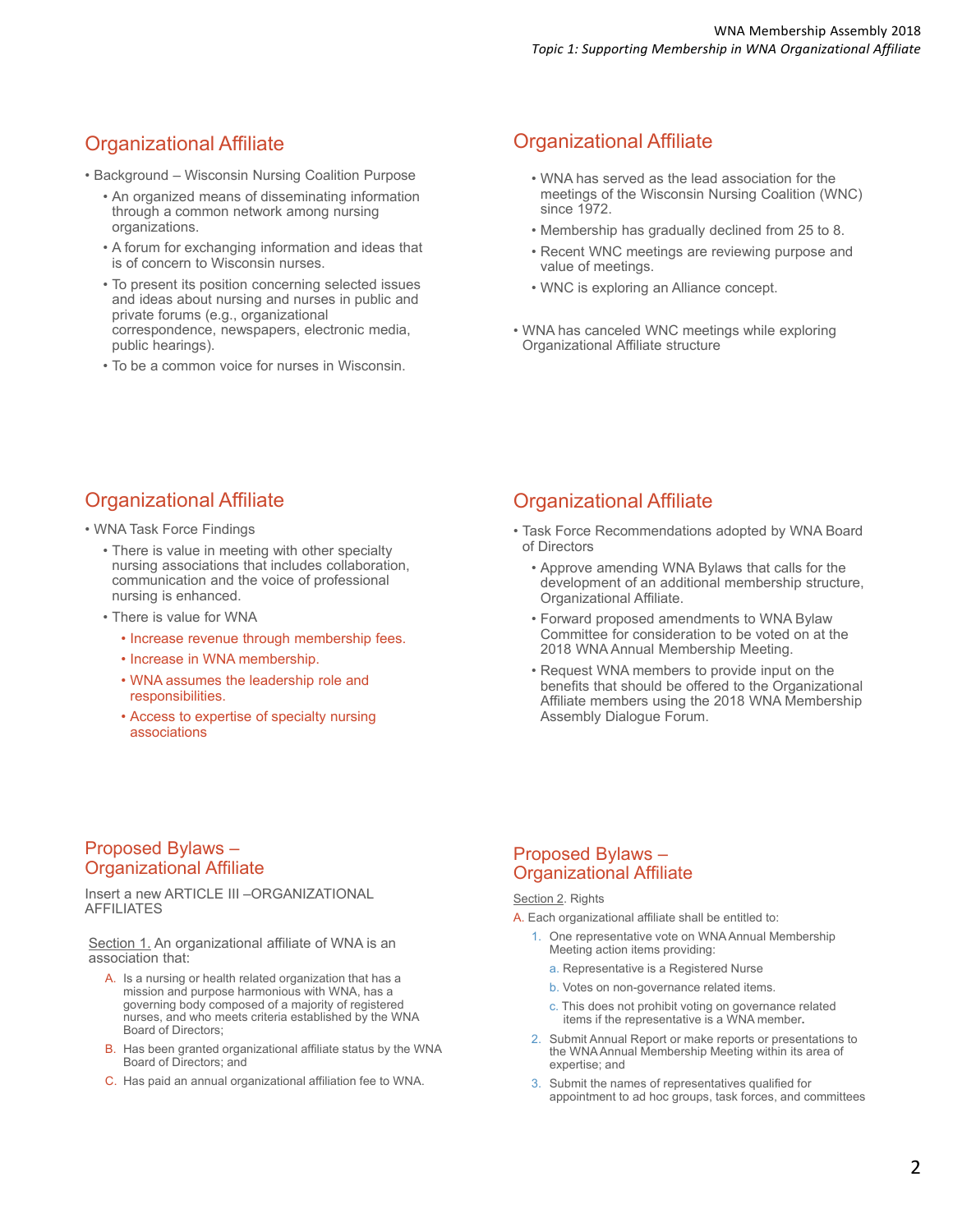### Proposed Bylaws – Organizational Affiliate

#### Section 3. Responsibilities

• Each organizational affiliate shall maintain a mission and purpose harmonious with the purposes and functions of WNA.

Section 4. Disqualification

- Any organizational affiliate which fails to maintain qualifications stated in Section 1. or who fails to support the WNA mission and policies may be disqualified by a twothirds vote of the Board of Directors.
- Due notice must be given to the affiliate and its members at least three months before the vote is taken.
- The organizational affiliate shall have the opportunity for a hearing with the WNA Board within said three-month period

#### Proposed Bylaws – Organizational Affiliate

Section 5. Reinstatement

Any organizational affiliate which has been disqualified may be reinstated by a two-thirds vote of the WNA Board**.**

#### Sample Organizational Affiliate Member Benefits

- 1. Participate in two Organizational Affiliate meetings per year.
- 2. Two complimentary subscriptions to WNA's quarterly publication *The Wisconsin Nurse -* OA President & Vice President.
- 3. OA members featured in *The Wisconsin Nurse*
- 4. WNA listserv for Oas.

#### Sample Organizational Affiliate Member Benefits

- 5. OA link on WNA's website: wisconsinnurses.org
- 6. Two free promotional announcements about meetings or other OA activities in the WNA Monitor (e-newsletter) per year.
- 7. Discount on WNA CEAP Individual Activity Application (Discounts of 25-45%).
- 8. Based on nursing specialty, primary consideration for sending representatives to assorted meetings events where WNA is invited.

#### Sample Organizational Affiliate Member Benefits

- 9. Liaison Representative at the WNA Board of Directors
	- a. Non-Voting Liaison seat on WNA Board representing all Organizational Affiliates.
	- b. Must be RN and an individual member of WNA.
	- c. Travel and hotel expense paid by WNA per WNA travel policy.
	- d. The individual board representative is elected by all Organizational Affiliates at the meeting associated with the WNA Membership Assembly in even years.
- 10.Preference to OAs for Specific Policy Initiatives & Representation
	- a. Invitations to testify on specific board committees and task forces, attending meetings at the State Capitol, etc. will be focused on the issue.

### Questions, Discussions, Table Activity

- •Table Activity
	- Questions to discuss and answer
	- Prioritize
	- Report out